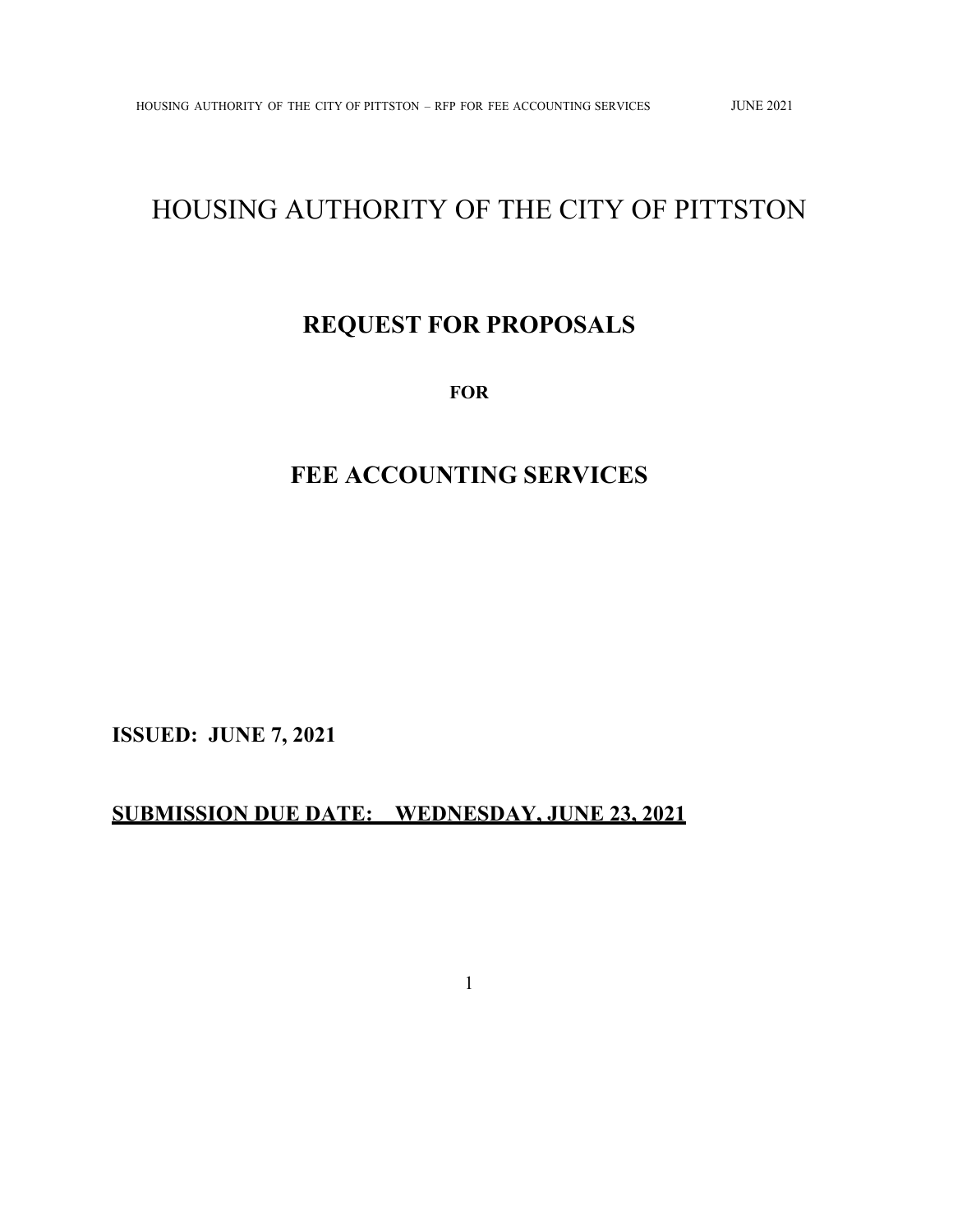HOUSING AUTHORITY OF THE CITY OF PITTSTON – RFP FOR FEE ACCOUNTING SERVICES JUNE 2021

The Housing Authority of the CITY of PITTSTON (PITTSTON HOUSING AUTHORITY), a recipient of federal assistance through the U.S. Department of Housing and Urban Development (HUD), hereby gives public notice of its intent to utilize a competitive negotiation process, in accordance with 24 CFR 85.36, for the procurement of a Fee Accounting Services Contract, the scope of which shall include those fee accounting services associated with the operation and management of all housing programs administered within its operational jurisdiction.

The minimum qualifications are: (a.) the specialized knowledge of, and previous experience with Federal, State, and local housing and development programs of the type and scope administered by the PITTSTON HOUSING AUTHORITY; (b.) prior experience as a fee accountant to a Public Housing Authority (PHA); (c.) licensed/registered as a CPA privileged to practice in the Commonwealth of Pennsylvania; (d.) the ability to perform all of the required services on a most timely basis; and, (e.) the adequacy of technical and physical resources.

Qualified accounting firms are invited to submit a proposal for a fixed-rate Fee Accounting services contract to the PITTSTON HOUSING AUTHORITY no later than Wednesday, June  $23<sup>rd</sup>$ . Proposals will be evaluated, and the accounting firm whose proposal is most advantageous to the PITTSTON HOUSING AUTHORITY will be selected, subject to negotiation of fair and reasonable compensation.

The complete Request for Proposals may be obtained by contacting Joe Chacke, Executive Director, via email: jchacke@pittstonrda.com (Address: Housing Authority of the City of Pittston, 500 Kennedy Blvd, Pittston, PA 18640).

The PITTSTON HOUSING AUTHORITY is an equal opportunity agency which does not discriminate against any person because of race, color, age, religion, sex, national origin, handicap or familial status. The PITTSTON HOUSING AUTHORITY solicits and encourages Minority Business Enterprise (MBE), Women Business Enterprise (WBE), and Section 3 Business participation in all of its contracts.

Joe Chacke Executive Director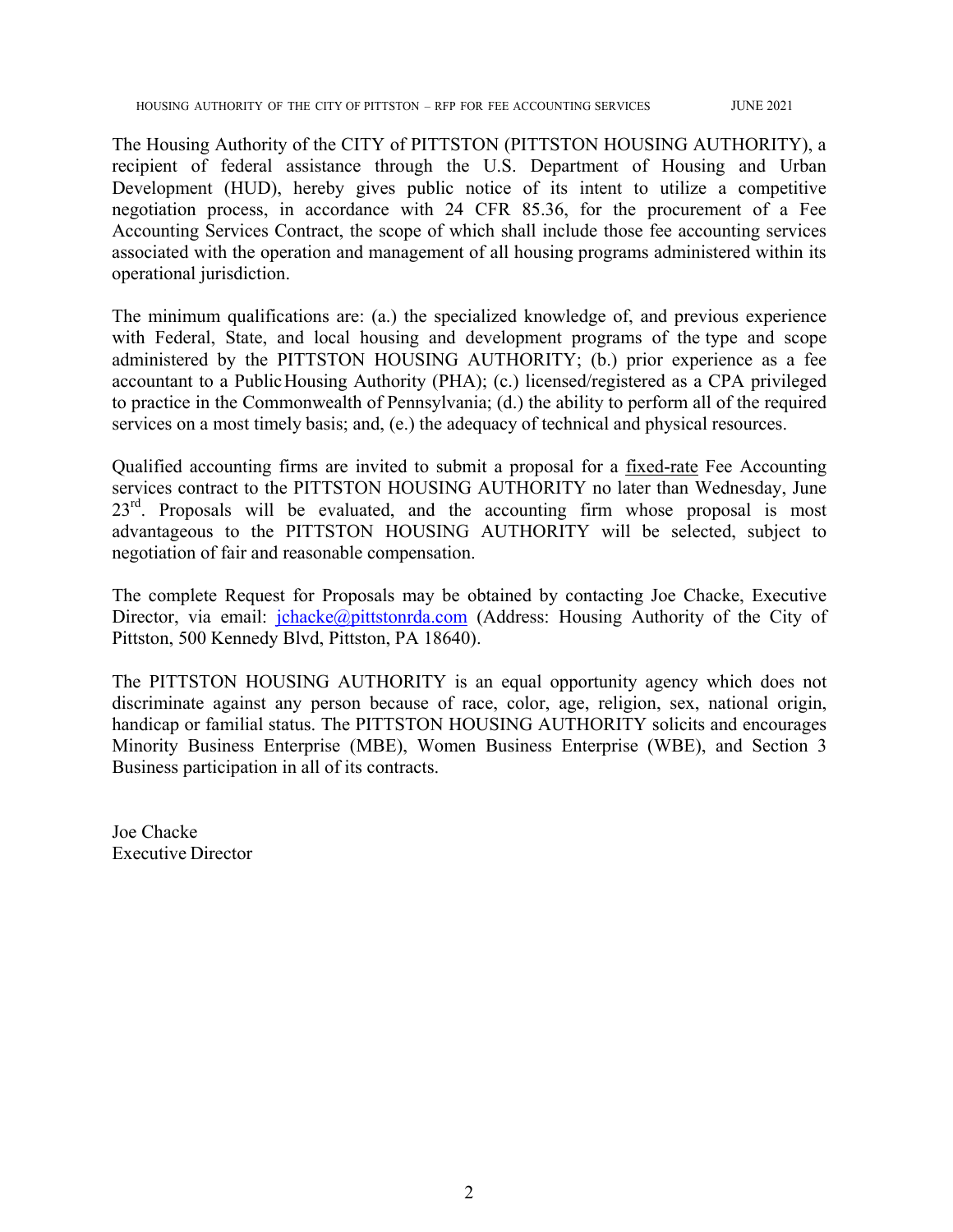## TABLE OF CONTENTS:

- I. General Information II. Specific Information – PITTSTON HOUSING AUTHORITY programs III. Scope of Services IV. Selection Criteria V. Submission Procedures VI. Form of Contract - Compensation
- VII. List of Forms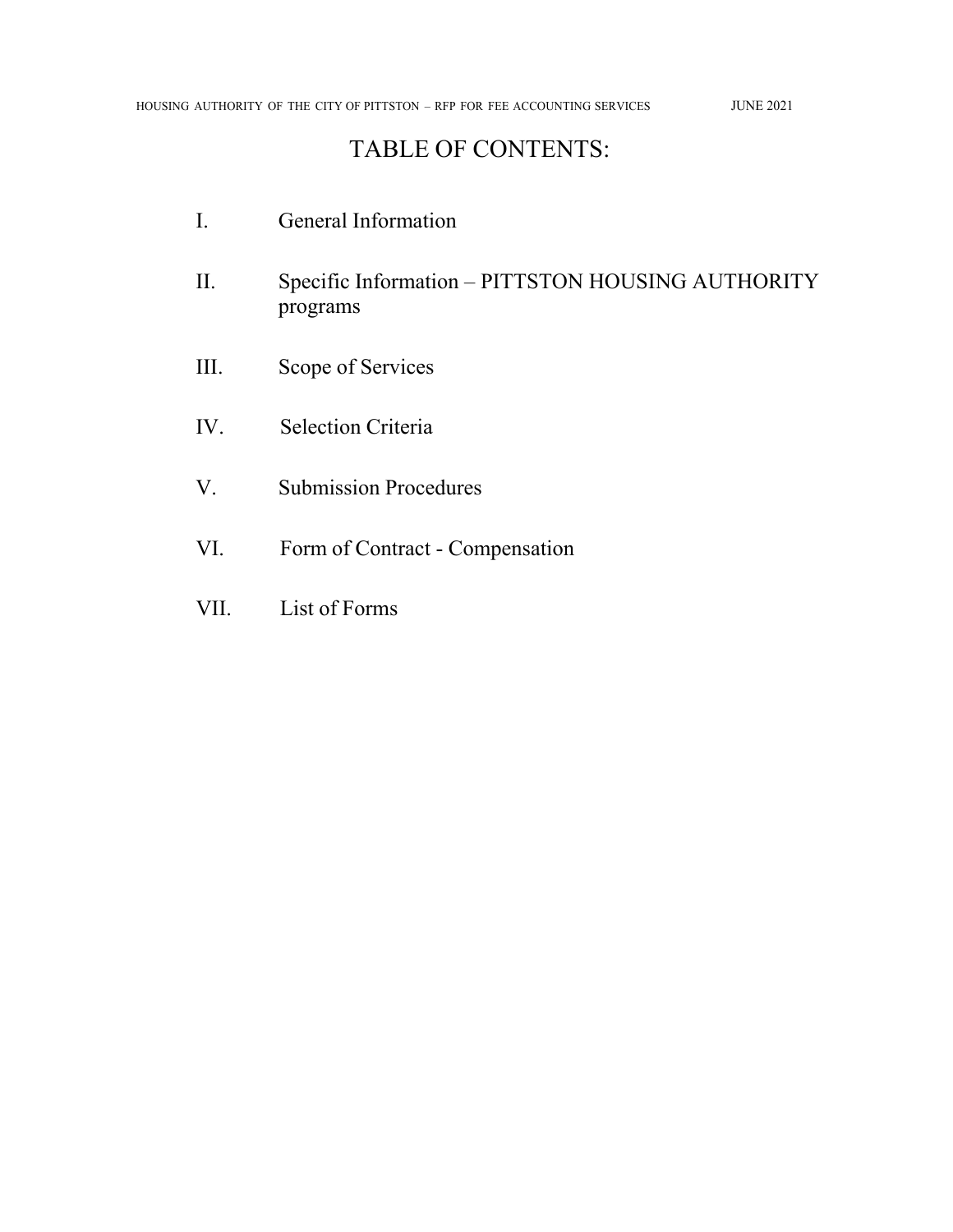## **REQUEST FOR PROPOSALS**

#### **I. GENERAL INFORMATION**

A. The Housing Authority of the City of Pittston invites firms to submit proposals for Fee Accounting Services. Proposers will ensure complete knowledge of the conditions and requirements of this RFP and contract offer. The proposer acknowledges receipt and understanding of all instructions, scope of services, and requirements. No claim for extra compensation will be allowed for the contractor's failure to comply with this requirement. Costs incurred to submit a proposal is the responsibility of the proposer.

The contract shall have no provisions for reimbursable expenses except for those resulting from a contract modification.

The costs of travel, postage, telephone, photocopying and living expenses incurred by the Contractor and Contractor's personnel are considered Contractor's overhead, and must be included in the firm fixed price amount. These costs cannot be claimed as reimbursable expenses.

#### B. DURATION OF CONTRACT

The term of the proposed contract is for two years, with the option to renew annually up to a maximum of five years total.

## **II. SPECIFIC INFORMATION – TYPES OF PROGRAMS ADMINISTERED BY PITTSTON HOUSING AUTHORITY**

The programs administered by the Housing Authority of the City of Pittston include:

- Conventional Public Housing Program (302 units)
- Housing Choice Voucher Program (approx. 147)
- CFP Capital Fund Program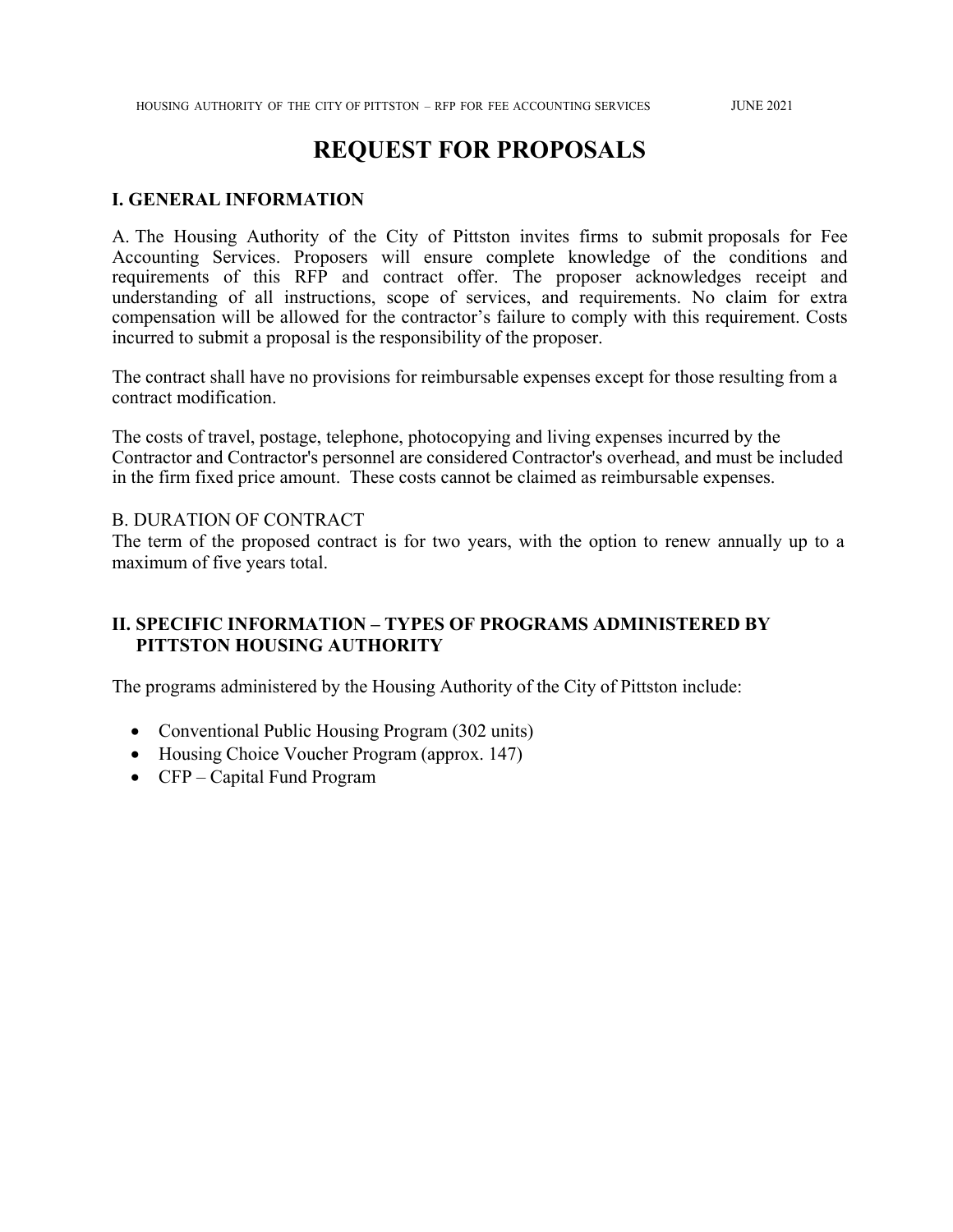### **III. SCOPE OF SERVICES**

Services shall include, but not be limited to:

- 1. Prepare/Review the preparation of all required HUD financial statements and the Authority's internal financial reports. Submission of unaudited financial statements to HUD;
- 2. Prepare/Ensure that all monthly journal entries are prepared and processed in accordance with all applicable rules & regulations; monthly reconciliation;
- 3. Prepare/Review trial balances (unaudited) on a monthly basis and perform account analysis;
- 4. Analyze/Prepare Annual Contributions Contracts' calculation forms;
- 5. Prepare/Assist in the preparation of Operating Budgets;
- 6. Prepare/Assist in the preparation of FDS;
- 7. Reconcile Project financing;
- 8. Work in conjunction with the Independent Public Accountant (IPA) who performs the Authority's annual audit by providing work papers and other required information and assist in resolving any audit findings that relate to financial matters; and
- 9. Perform other accounting and consulting services requested by the Authority.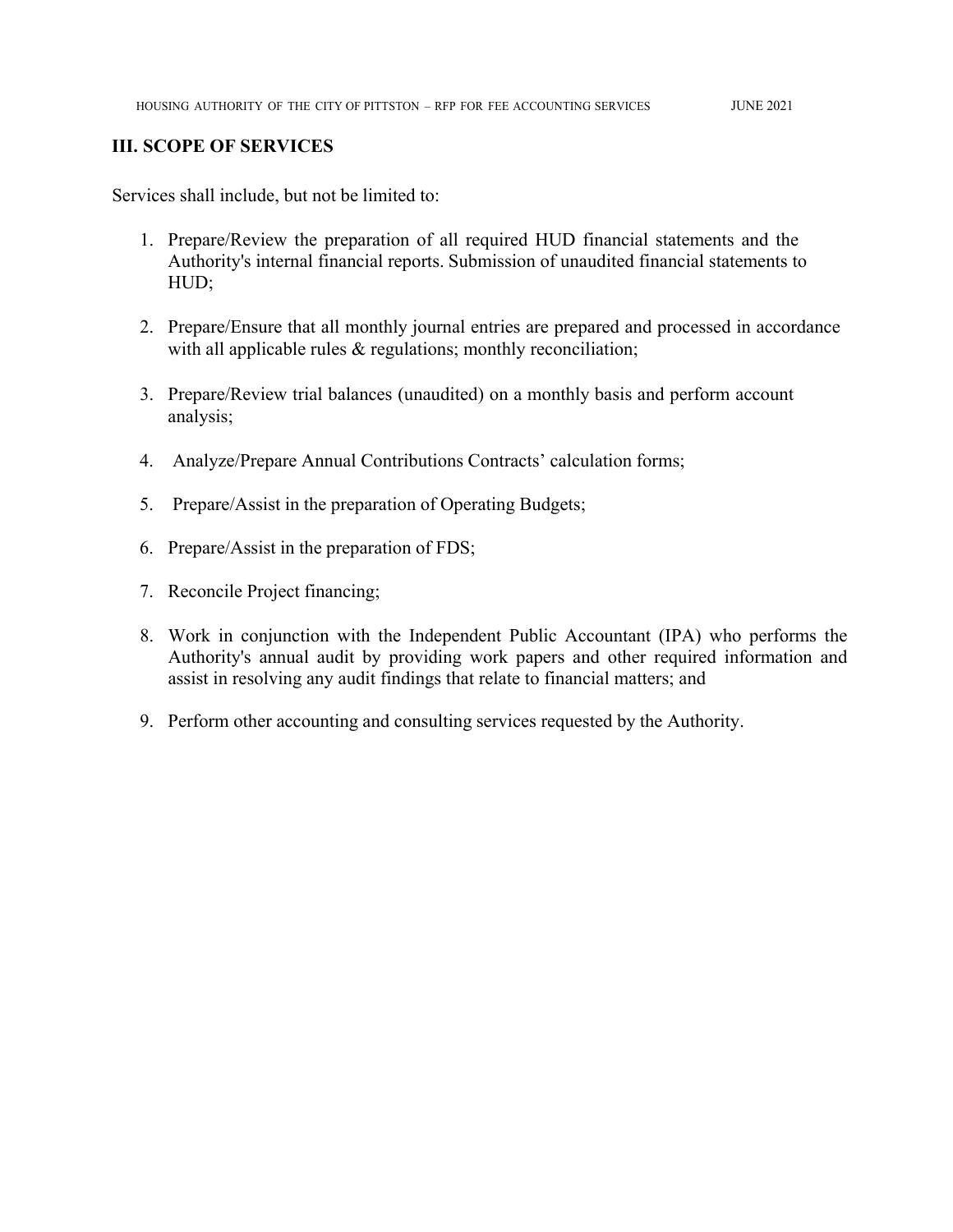#### **IV. EVALUATION CRITERIA - FEE ACCOUNTING SERVICES**

#### A. **DESCRIPTION**

Firm Name

| <b>ITEM</b> |                                                                                                                                    | <b>MAX. VALUE</b> | <b>RATING</b> |
|-------------|------------------------------------------------------------------------------------------------------------------------------------|-------------------|---------------|
| 1.          | Listed the firm's prior experience providing fee<br>accounting services of the nature required to a PHA.                           | 20                |               |
| 2.          | Demonstrated specialized knowledge and an<br>understanding of Federal, State<br>and local housing programs and public authorities. | 15                |               |
| 3.          | Services/fees are fairly priced and affordable.                                                                                    | 30                |               |
| 4.          | Listed and described the adequacy of the firm's<br>technical and human resources.                                                  | 20                |               |
| 5.          | Provided evidence and assurance of the firm's<br>ability to perform responsively and promptly.                                     | 15                |               |
|             | <b>SUB-TOTAL</b><br><b>Section 3 Bonus</b><br><b>TOTAL</b>                                                                         | 100<br>5<br>105   |               |
| Ranked by:  |                                                                                                                                    | Date:             | . 2021        |

## **B. OTHER CRITERIA**

- 1. Certifications, Fee Accounting Licenses Provide copies of licenses as relevant to work in the Commonwealth of Pennsylvania.
- 2. Winten/Tenmast Experience Provide a statement of firm and individuals experience with utilizing Winten/Tenmast.
- 3. References

Provide a minimum of three, including name, address, email address, and telephone number. References from similar size & housing mix are preferable.

4. Insurances. *Will be required upon award of contract*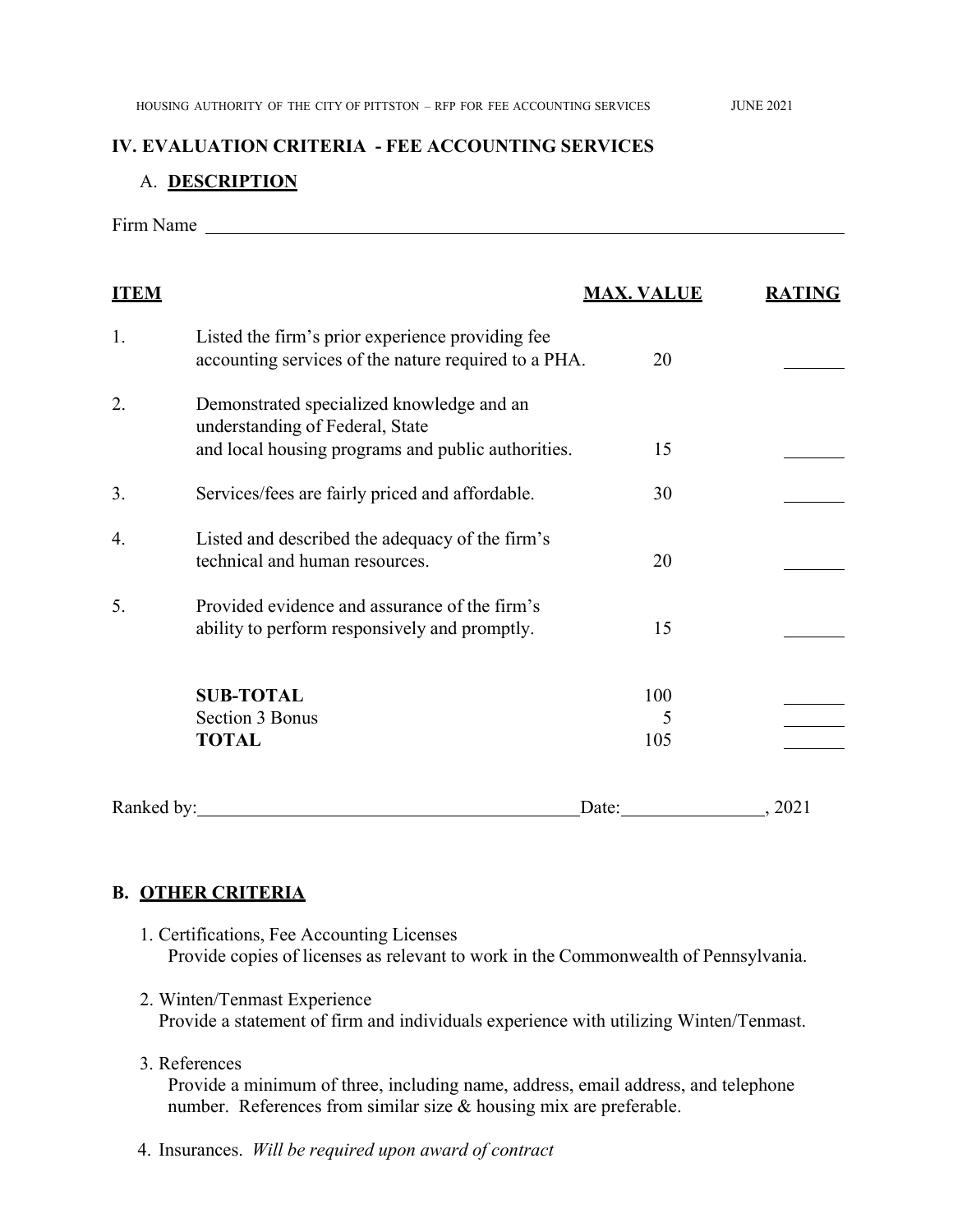#### **V. SUBMISSION PROCEDURES**

#### A. INQUIRIES

All inquiries regarding this RFP must be submitted by email, with: "**QUESTIONS FOR**  FEE ACCOUNTING SERVICES RFP" in the subject line. Email: *jchacke@pittstonrda.com* 

**All questions regarding this RFP must be received via email no later than Monday, June 21<sup>st</sup>, by 2:00 PM**. NOTE: No oral explanation or interpretation will be provided to any respondent. No interpretations shall be considered binding on PITTSTON HOUSING AUTHORITY unless provided in writing by PITTSTON HOUSING AUTHORITY. Any information provided to a prospective respondent concerning this solicitation will be furnished promptly to all other prospective respondents as a written addendum to the solicitation, if that information is necessary for submitting bids or if the lack of it would be prejudicial to other prospective respondents. All respondents will be bound by such addenda, whether or not received by the respondents. PITTSTON HOUSING AUTHORITY reserves the right to issue addenda on its own, irrespective of whether questions or requests for interpretations were received from prospective respondents. Any information obtained by, or provided to, any respondent other than by formal PITTSTON HOUSING AUTHORITY addenda to the solicitation shall not constitute a change to the solicitation.

## DEADLINE FOR SUBMISSION: **WEDNESDAY, June 23rd at 2:00PM** at

PITTSTON HOUSING AUTHORITY's administrative office located at 500 Kennedy Blvd, Pittston, PA 18640. All submissions must be in writing. Any Proposal submitted after this deadline will not be considered. PITTSTON HOUSING AUTHORITY reserves the right to reject any and all proposal submissions and to request additional information from all respondents

#### B. SUBMISSION REQUIREMENTS

- Number of Copies: Three
- Proposal Package: 3-Ring Binder (or similar), with Tabbed Sections One for each Evaluation Criteria; one for "Other"; one for mandatory executed forms.

#### C. GENERAL SUBMISSION INFORMATION

- 1. All costs incurred directly or indirectly by the proposer for submittal preparation shall be their sole responsibility.
- 2. All respondents must obtain a copy of the RFP.
- 3. Addenda or Clarifications will be provided to each source that has obtained the RFP. Your written question may be used as part of the Addendum or Clarification.
- 4. All submissions shall be clearly labeled with the words: **Proposal for Fee Accounting Services**. All submissions will become part of the official files of PITTSTON HOUSING AUTHORITY and shall remain valid for ninety days following the deadline for submission. PITTSTON HOUSING AUTHORITY may waive any minor irregularities, technicalities, omissions, and/or errors in the submissions that are received. PITTSTON HOUSING AUTHORITY may cancel this solicitation in its entirety. PITTSTON HOUSING AUTHORITY's reservation of rights shall in no way affect the formation of a contract upon written notice of award by PITTSTON HOUSING AUTHORITY to the successful respondent.